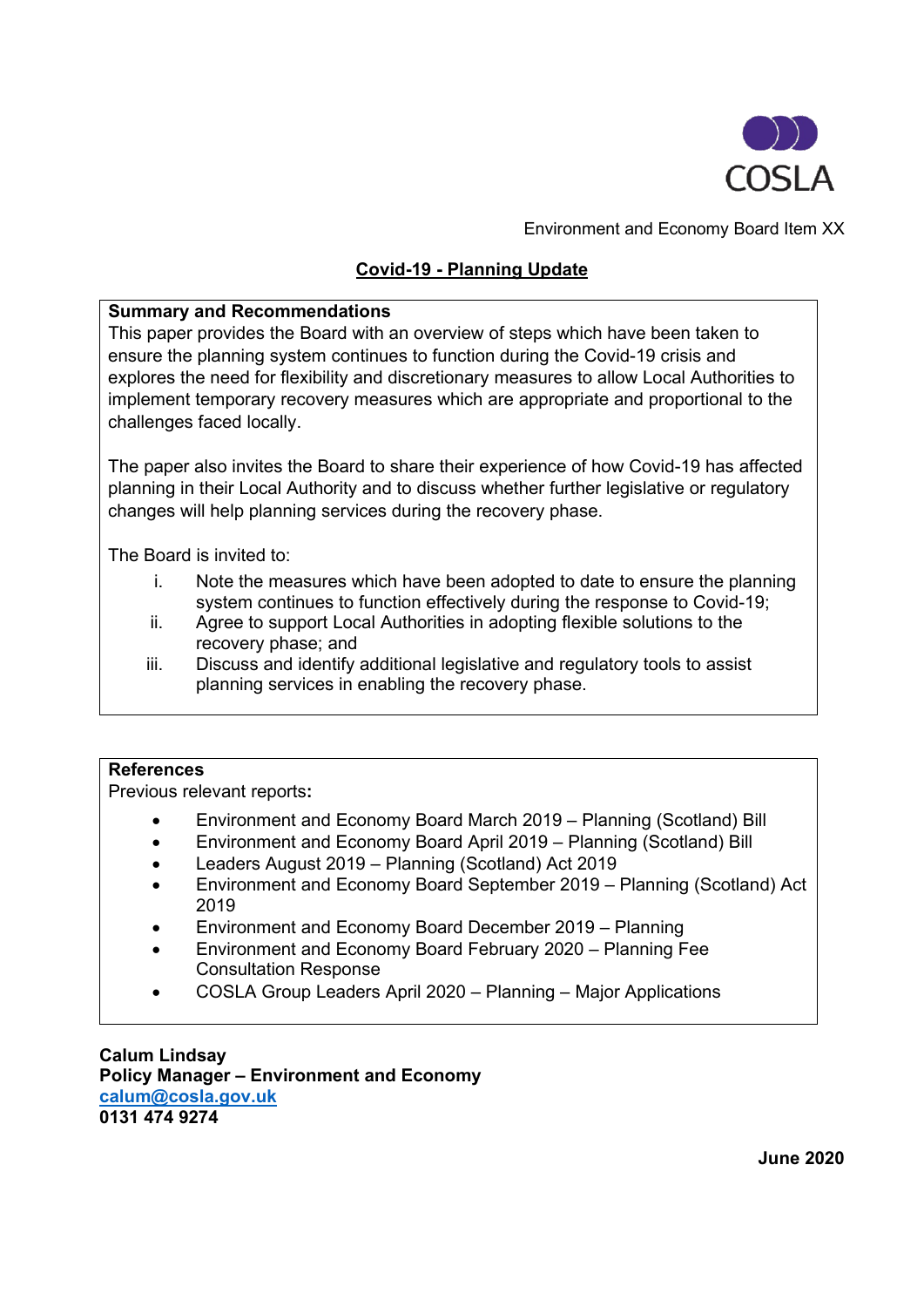

# **Covid-19 – Planning Update**

#### **Purpose**

1. To summarise measures implemented to ensure the Scottish planning system continues to function during the Covid-19 crisis and to explore what further steps can be taken to help planning services through the restart and recovery phases.

## **Current COSLA Position**

- 2. As with most sectors, planning has been significantly affected by the Covid-19 crisis with changes in working practices required. The necessity for social distancing measures to restrict the spread of the Covid-19 has required a number of changes to keep the planning system functioning.
- 3. Of primary importance has been the issue of determining planning applications following the suspension of planning committees and local review bodies. In order to prevent a backlog of applications building up while social distancing measure are in place two options were identified: amending schemes of delegation through existing powers available to local authorities or holding virtual committee meetings through new powers in the Coronavirus (Scotland) Act 2020. COSLA Group Leaders considered these options on 3 April and agreed that it is for individual local authorities to decide which of the identified options is most suitable to their circumstances.
- 4. Since March, the High Level Group on Planning Performance (HLG) has met regularly as an officers group, with stakeholders from COSLA, Scottish Government, Heads of Planning Scotland (HOPS), SOLACE, SOLAR and the Royal Town Planning Institute (RTPI) with the purpose of identifying barriers in the planning system and devising pragmatic solutions to ensure the planning system continues to function. Issues identified generally relate to feasibility of public engagement due to social distancing and include, but are not limited to, pre-application consultation, duration of planning permission, documents for public inspection, neighbourhood notifications, public and site notices, hazardous substance consents and delays to the implementation of provisions in the Planning (Scotland) Act 2019. Wherever possible digital solutions are being sought to the issues of public engagement, with those authorities who have opted to hold virtual committee meetings encouraged to live stream these to the public. This work has been summarised and disseminated in a letter from the Chief Planner which can be found at this link.
- 5. Examples of planning regulations which could be temporarily relaxed to provide practical solutions during the response to the crisis were identified and outlined in further letters from the Chief Planner. Examples of these include extensions to delivery times at retail premises to ensure supply lines remain open and relaxing of restrictions on hot food takeaway from restaurants to allow some businesses to continue trading in a safe way which conforms to current measures on social distancing.

#### **What is changing?**

6. With the measures outlined above now in place, attention turns to the recovery phase of our response to Covid-19 as we look to restart the economy safely. Other items on the agenda have outlined the economic shock caused by the outbreak and the regional and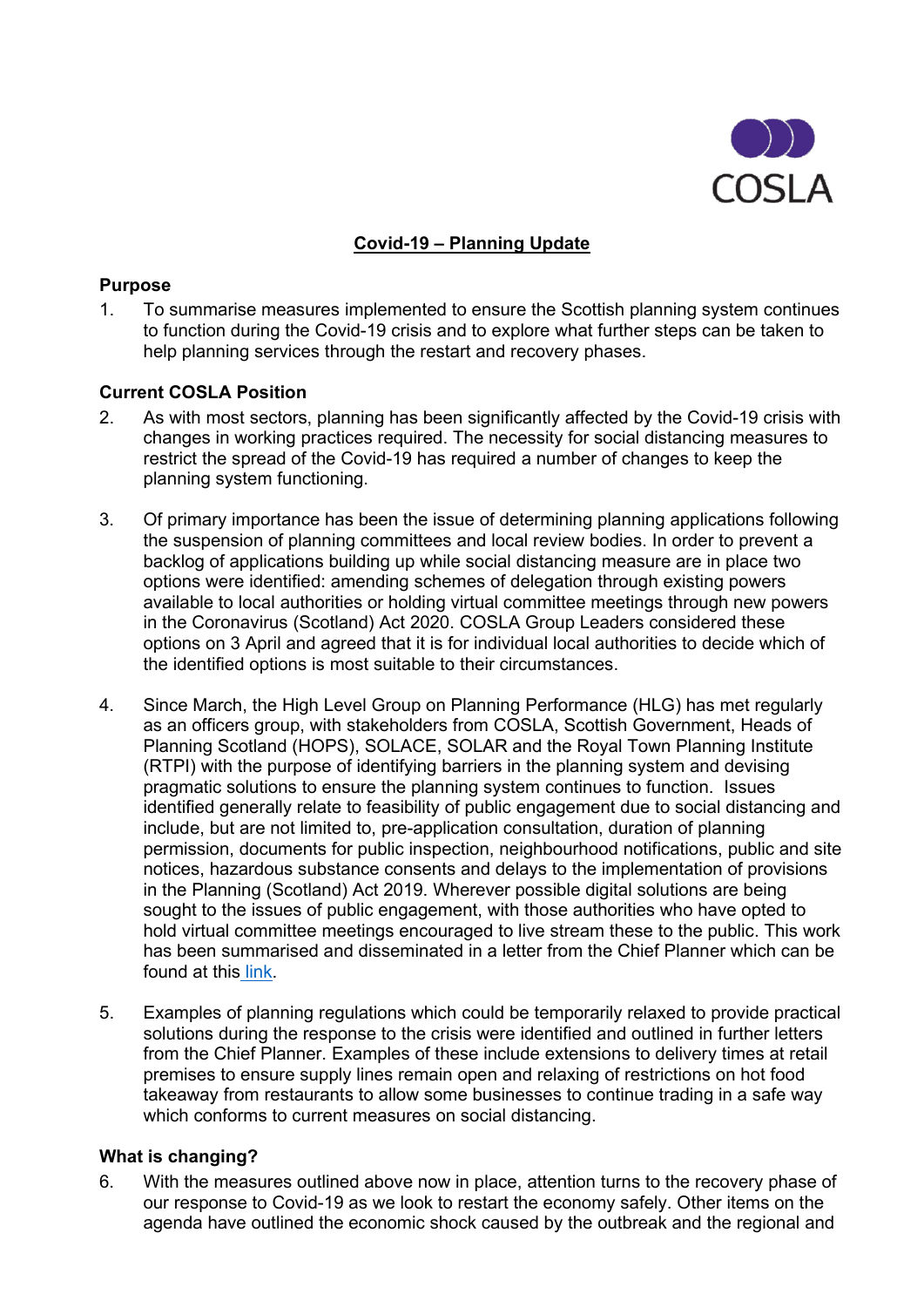sectorial inequality of its impact, and the steps COSLA are taking to plan for the recovery phase. The challenge varies significantly between authorities, with industries such as tourism and oil and gas suffering a disproportionately large impact, while authorities with the lowest percentiles in the SIMD are experiencing the largest increases in claimants of universal credit since the start of the crisis. The emerging picture is that solutions will have to be flexible to allow authorities to respond to the differing challenges they face and implement appropriate solutions.

- 7. Planning will play a key role in enabling the flexibility of response which is required to provide effective solutions to these regional challenges. The collaborative work which has taken place to date through the High Level Group can provide a base for ensuring solutions are identified and delivered. Similar to the initial response, we anticipate a number of temporary measures which can be put in place to allow business operations to restart within the conditions set out as restrictions are gradually lifted. As operating procedures may need to be diversified in order to conform with social distancing and other public safety measures, local agreement not to take enforcement action can provide well-measured, temporary solutions. Examples of this could include greater temporary use of on-street furniture, reallocation of road space or extensions to seasonable businesses to continue trading later in the year,
- 8. Rather than produce an exhaustive list of temporary solutions and working practices, we anticipate a more flexible approach to temporary relaxation of planning controls which will allow Local Authorities to identify and deliver tailored solutions to overcome local barriers to recovery. National exemptions are unlikely to provide the nuanced solutions that a more flexible, place based recovery can provide and which a greater level of local discretion over planning controls enables.
- 9. The work to respond to the Covid-19 Crisis and explore the measures which will be required in the recovery phase has resulted in an inevitable delay in the implementation of the Planning (Scotland) Act 2019. While this work has been reprioritised we remain committed to delivering our priorities in this area, albeit within a revised timescale. As the long term plan for Scotland that sets out where developments and infrastructure is needed to support sustainable and inclusive growth, National Planning Framework 4 (NPF4) requires consideration in context with the current crisis and in a consistent manner with long term recovery plans. A letter from the Chief Planner is anticipated shortly, with a draft NPF4 published for consultation in spring 2021. We will update the Board on work in this area in due course.

## **Proposed COSLA Position**

- 10. It is proposed that COSLA continues to support the flexible approach to planning controls. This allows discretionary implementation, permitting planning authorities to adopt a place based response to regional and local challenges, implementing solutions best designed to their circumstances. Some practical examples have been identified and include extending working hours on construction sites with noise mitigation measure in place and extending the operating season for caravan parks to promote tourism in autumn 2020, but we would welcome further suggestions and encourage Local Authorities to share best practice and identified solutions to common obstacles.
- 11. Given the diverse range of issues affecting Local Authorities across Scotland, we would like to ask Members to share their experience of the challenges facing planning services in their authorities. We would also ask Members to share any examples of local solutions being considered and implemented to promote the recovery phase. If further regulatory or legislative changes to enhance the role planning can play in the recovery phase can be identified and receive the Boards support through these discussions, they will form the basis of our future engagement at the High Level Group for Planning.